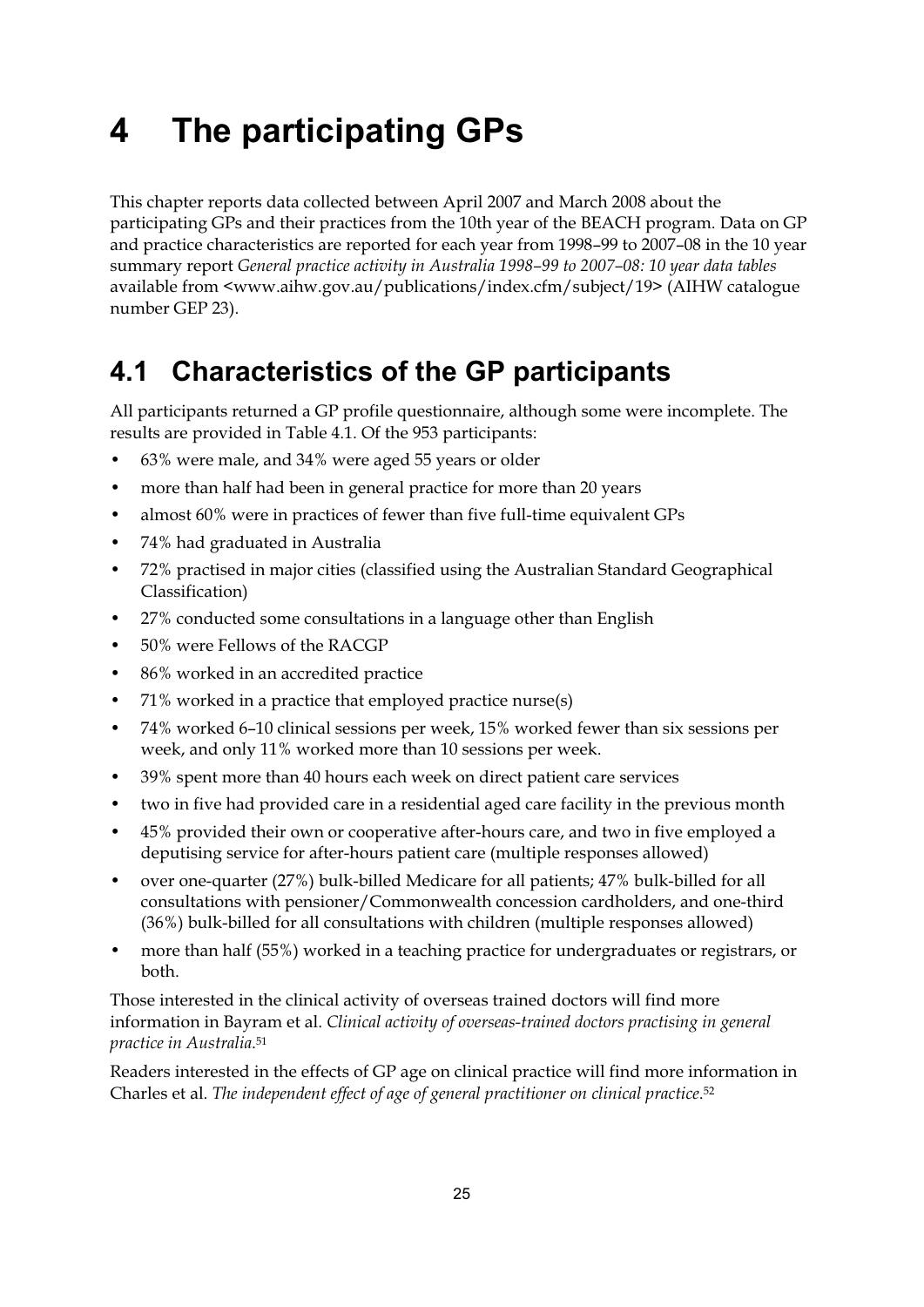| <b>GP</b> characteristic |                                                              | Number <sup>(a)</sup> | Per cent of GPs(a)<br>$(n = 953)$ |
|--------------------------|--------------------------------------------------------------|-----------------------|-----------------------------------|
| Sex                      | Male                                                         | 602                   | 63.2                              |
|                          | Female                                                       | 351                   | 36.8                              |
| Age (missing $= 8$ )     |                                                              |                       |                                   |
|                          | < 35 years                                                   | 74                    | 7.8                               |
|                          | 35-44 years                                                  | 210                   | 22.2                              |
|                          | 45-54 years                                                  | 344                   | 36.4                              |
|                          | 55+ years                                                    | 317                   | 33.5                              |
|                          | Years in general practice (missing = 7)                      |                       |                                   |
|                          | < 2 years                                                    | 6                     | 0.6                               |
|                          | 2-5 years                                                    | 94                    | 9.9                               |
|                          | 6-10 years                                                   | 122                   | 12.9                              |
|                          | $11-19$ years                                                | 195                   | 20.6                              |
|                          | 20+ years                                                    | 529                   | 55.9                              |
|                          | Size of practice—Full-time equivalent GPs (missing = 23)     |                       |                                   |
|                          | $\leq$ 2                                                     | 164                   | 17.6                              |
|                          | $2 - 4$                                                      | 383                   | 41.2                              |
|                          | $5 - 9$                                                      | 297                   | 31.9                              |
|                          | $10+$                                                        | 86                    | 9.2                               |
|                          | Practice location by RRMA (missing = 1)                      |                       |                                   |
|                          | Capital                                                      | 645                   | 67.8                              |
|                          | Other metropolitan                                           | 67                    | 7.0                               |
|                          | Large rural                                                  | 66                    | 6.9                               |
|                          | Small rural                                                  | 45                    | 4.7                               |
|                          | Other rural                                                  | 108                   | 11.3                              |
|                          | Remote central                                               | $\overline{7}$        | 0.7                               |
|                          | Other remote, offshore                                       | 14                    | 1.5                               |
|                          | Practice location by ASGC Remoteness structure (missing = 1) |                       |                                   |
|                          | Major cities                                                 | 687                   | 72.2                              |
|                          | Inner regional                                               | 166                   | 17.4                              |
|                          | Outer regional                                               | 82                    | 8.6                               |
|                          | Remote                                                       | 12                    | 1.3                               |
|                          | Very remote                                                  | 5                     | 0.5                               |
|                          | Place of graduation (missing $= 3$ )                         |                       |                                   |
|                          | Australia                                                    | 698                   | 73.5                              |
|                          | United Kingdom                                               | 65                    | 6.8                               |
|                          | Asia                                                         | 93                    | 9.8                               |
|                          | Europe                                                       | 25                    | 2.6                               |
|                          | Africa                                                       | 41                    | 4.3                               |
|                          | New Zealand                                                  | 13                    | 1.4                               |

### **Table 4.1: Characteristics of participating GPs and their practices**

*(continued)*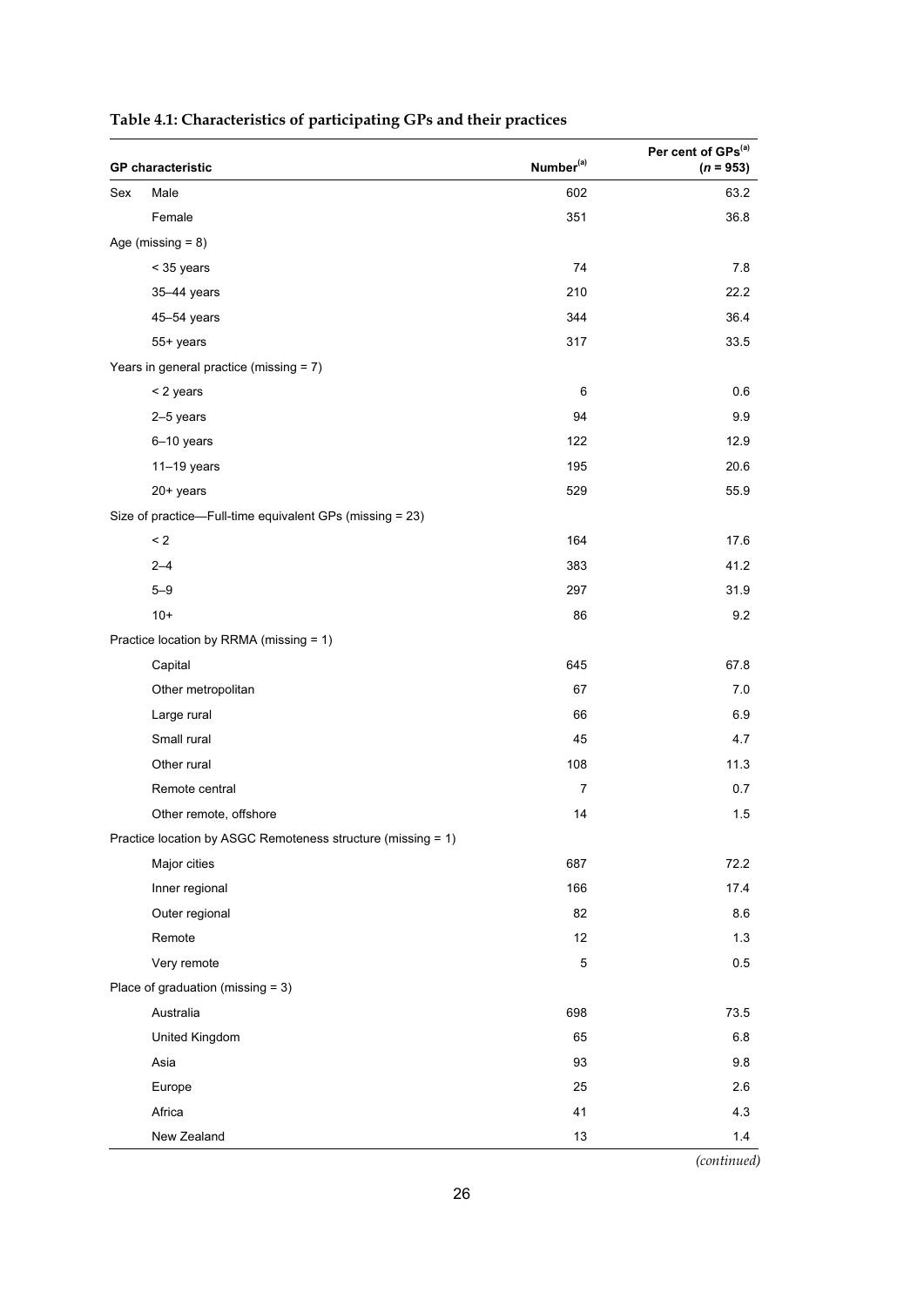| <b>GP</b> characteristic                                              | Number <sup>(a)</sup> | Per cent of GPs(a)<br>$(n = 953)$ |
|-----------------------------------------------------------------------|-----------------------|-----------------------------------|
| Consult in languages other than English (missing = 4)                 |                       |                                   |
| < 25% of consultations                                                | 194                   | 20.4                              |
| 25-50% of consultations                                               | 29                    | 3.0                               |
| > 50% of consultations                                                | 34                    | 3.6                               |
| Currently in general practice training program (missing = 4)          | 27                    | 2.8                               |
| Fellow of RACGP (missing = 5)                                         | 476                   | 50.2                              |
| Accredited practice (missing $= 5$ )                                  | 818                   | 86.3                              |
| Practice nurse at major practice address (missing = 3)                | 677                   | 71.3                              |
| Sessions per week (missing = 9)                                       |                       |                                   |
| < 6 per week                                                          | 145                   | 15.4                              |
| 6-10 per week                                                         | 696                   | 73.9                              |
| 11+ per week                                                          | 103                   | 10.9                              |
| Direct patient care hours (worked) per week (missing = 25)            |                       |                                   |
| $= 10$ hours                                                          | 3                     | 0.3                               |
| $11-20$ hours                                                         | 81                    | 8.7                               |
| 21-40 hours                                                           | 486                   | 52.4                              |
| 41-60 hours                                                           | 298                   | 32.1                              |
| 60+ hours                                                             | 60                    | 6.5                               |
| Patient care provided in previous month <sup>(b)</sup> (missing = 14) |                       |                                   |
| As a locum                                                            | 38                    | 4.0                               |
| In a deputising service                                               | 24                    | 2.5                               |
| In a residential aged care facility                                   | 392                   | 41.6                              |
| As a salaried/sessional hospital medical officer                      | 29                    | 3.1                               |
| None of the above                                                     | 456                   | 48.4                              |
| After-hours arrangements <sup>(b)</sup> (missing = $6$ )              |                       |                                   |
| Practice does its own                                                 | 314                   | 33.2                              |
| Cooperative with other practices                                      | 107                   | 11.3                              |
| Deputing service                                                      | 404                   | 42.7                              |
| Referral to other service (e.g. emergency hospital department)        | 78                    | 8.2                               |
| Other arrangement                                                     | 26                    | 2.7                               |
| Bulk-billing <sup>(b)</sup> (missing = 4)                             |                       |                                   |
| All patients                                                          | 258                   | 27.2                              |
| All pension/Commonwealth concession cardholders                       | 442                   | 46.6                              |
| Some pension/Commonwealth concession cardholders                      | 197                   | 20.8                              |
| All children                                                          | 339                   | 35.7                              |
| Some children                                                         | 240                   | 25.3                              |
| Selected other patients                                               | 560                   | 59.0                              |

### **Table 4.1 (continued): Characteristics of participating GPs and their practices**

*(continued)*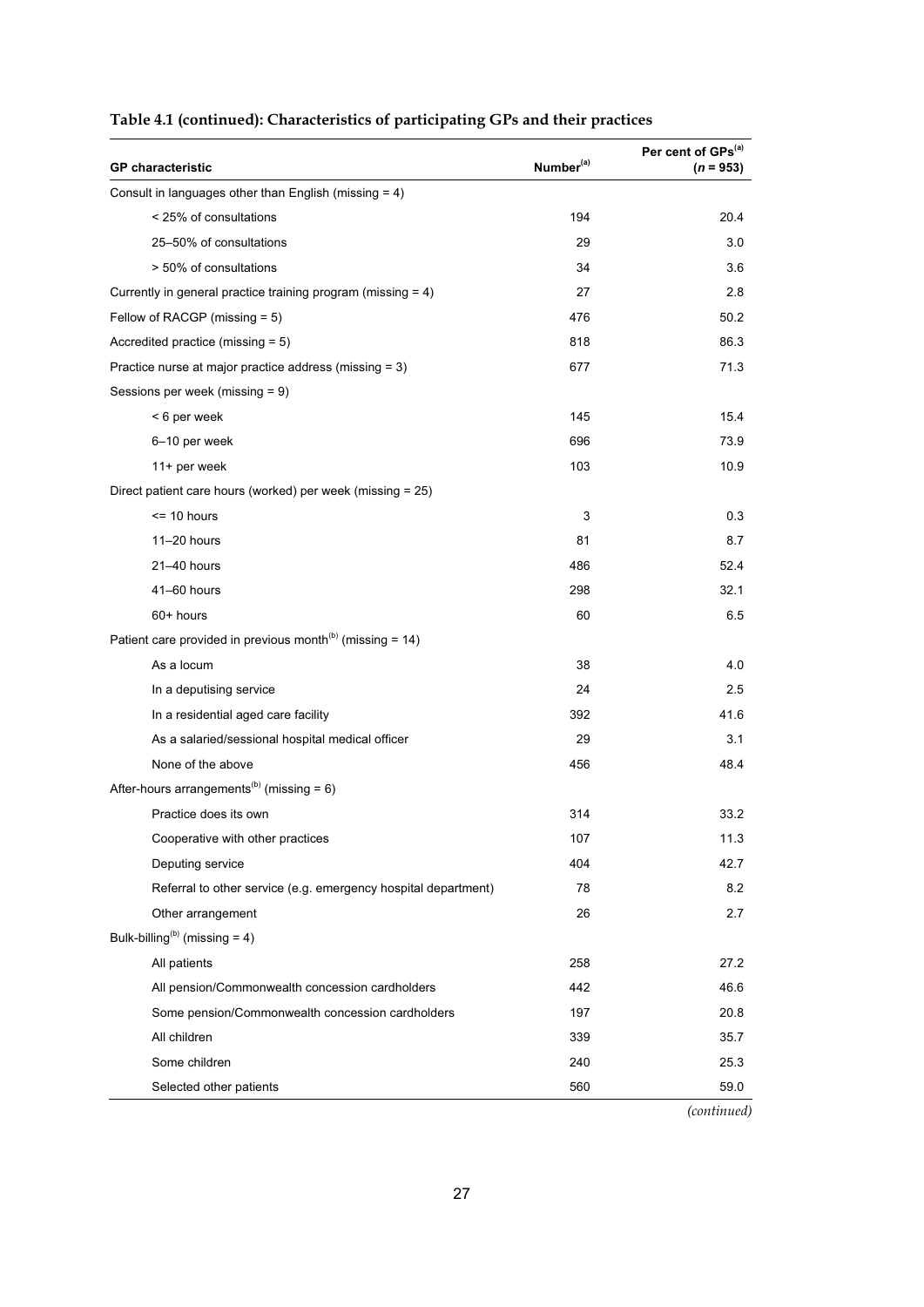| <b>GP</b> characteristic                            | Number <sup>(a)</sup> | Per cent of GPs <sup>(a)</sup><br>$(n = 953)$ |
|-----------------------------------------------------|-----------------------|-----------------------------------------------|
| Major practice a teaching practice (missing $= 5$ ) |                       |                                               |
| Not a teaching practice                             | 425                   | 44.8                                          |
| Yes-for undergraduates only                         | 216                   | 22.8                                          |
| Yes-for GP registrars only                          | 93                    | 9.8                                           |
| Yes—for both undergraduates and registrars          | 213                   | 22.5                                          |

**Table 4.1 (continued): Characteristics of participating GPs and their practices** 

(a) Missing data removed. (b) Multiple responses allowed.

*Note:* RRMA—Rural, Remote and Metropolitan Areas classification; ASGC—Australian Standard Geographical Classification; RACGP—Royal Australian College of General Practitioners.

## $4.2$ **4.2 Computer use at GP practices**

Table 4.2 shows the proportion of participating GPs who worked in a practice in which computers were used for each of five listed activities. Note that these results refer to computer availability or use at the practice level and may not reflect the use of computers by individual GPs.

Information about reported individual GP's use of computers at the practice can be found in Henderson et al. *Extent and utilisation of computerisation in Australian general practice*.53 Those interested in the effect of computerisation on quality of care in general practice will find more detailed information in Henderson *The effect of computerisation on the quality of care in Australian general practice*.54

Table 4.2 shows that:

- only 3.3% of GPs worked in a non-computerised practice
- computers were used mainly for prescribing and billing
- four-fifths had computers available for other administrative purposes
- more than four-fifths had computers available for medical records
- nearly four-fifths were in practices that had Internet and/or email available.

#### **Table 4.2: Computer applications available/used at major practice address**

| <b>Computer use</b>  | <b>Number</b> | Per cent of GPs<br>$(n = 953)^{(a)}$ | Per cent of GPs with<br>computers ( $n = 922$ ) <sup>(a)</sup> |
|----------------------|---------------|--------------------------------------|----------------------------------------------------------------|
| Not at all           | 31            | 3.3                                  |                                                                |
| Prescribing          | 845           | 89.3                                 | 92.3                                                           |
| <b>Billing</b>       | 818           | 86.5                                 | 89.4                                                           |
| Medical records      | 783           | 82.8                                 | 85.6                                                           |
| Other administrative | 765           | 80.9                                 | 83.6                                                           |
| Internet/email       | 746           | 78.9                                 | 81.5                                                           |
| Missing              | 7             |                                      |                                                                |

(a) Missing data removed.